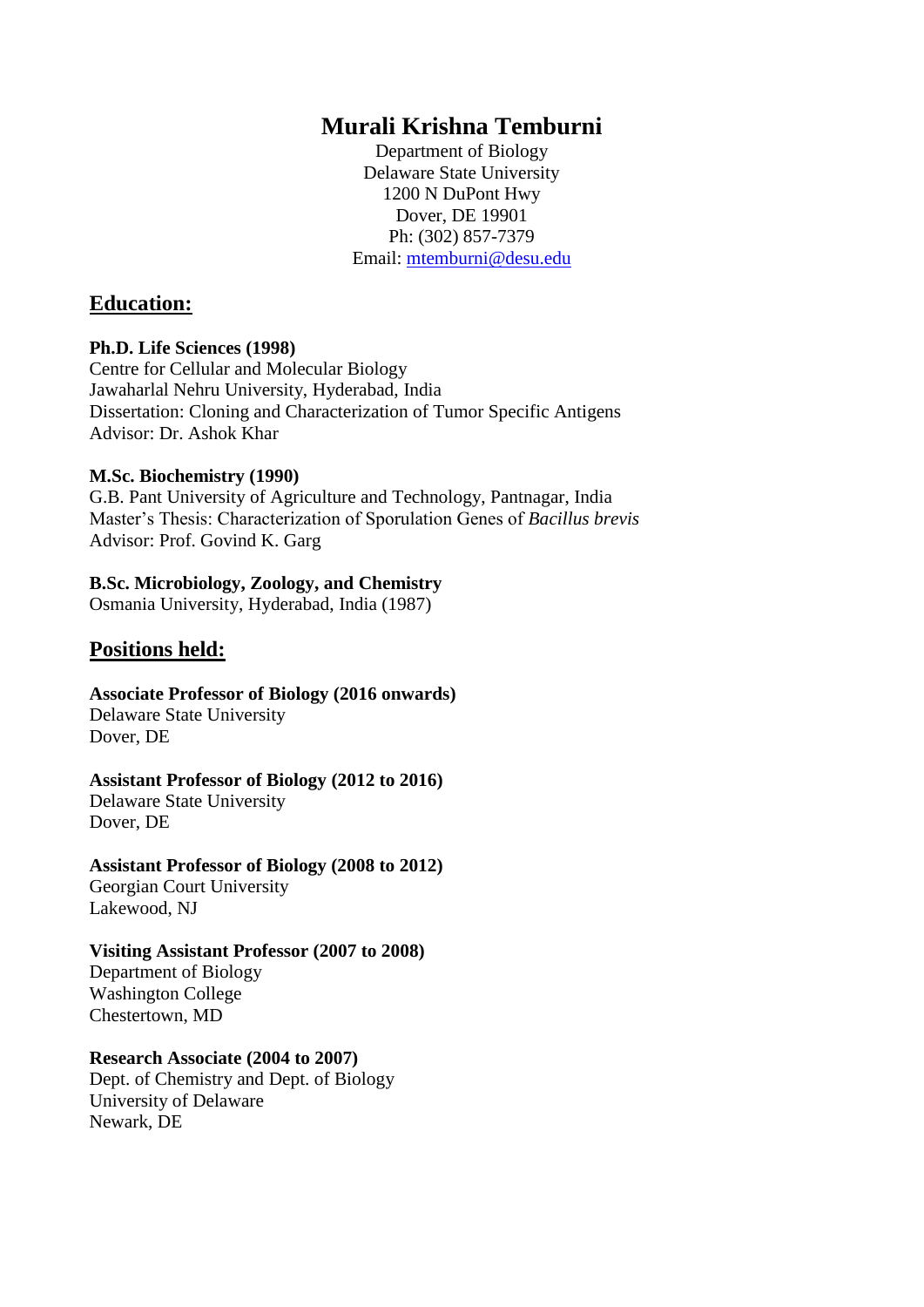**Research Associate (2000 to 2004) Post doctoral Fellow (1997 to 2000)**  Neuroscience Department Tufts University School of Medicine Boston, MA

### **Fellowships and Awards**

- Continuous Improvement Award course release time, Georgian Court University (2012)
- Senior Research Fellowship, University Grants Commission, India (1993-1995)
- Junior Research Fellowship, University Grants Commission, India (1990-1992)
- Teaching Assistantship during M.S. (1988-1990)

## **Publications**

- 1. Sanchez, K. R., Harrington, M.A., Madadi, K., Dezayas, G., Chitra, S.P. and Temburni M.K. (2018). Astrocytes are required for development of synchronous activity of vertebrate neurons in culture. *Manuscript in preparation.*
- 2. Sanchez, K.R., Mersha, M.D., Dhillon, H.S., Temburni, M.K. (2018). Assessment of the Effects of Endocrine Disrupting Compounds on the Development of Vertebrate Neural Network Function Using Multi-electrode Arrays. J. Vis. Exp. (134), e56300, doi:10.3791/56300.
- 3. Mersha, M. D., Sanchez, K. R., Temburni, M. K., Dhillon, H. S. (2018). Long-term Behavioral and Reproductive Consequences of Embryonic Exposure to Low-dose Toxicants. J. Vis. Exp. (133), e56771, doi:10.3791/56771.
- 4. Mohanan, V., Temburni, M. K., Kappes, J. C., & Galileo, D. S. (2013). L1CAM stimulates glioma cell motility and proliferation through the fibroblast growth factor receptor. Clinical & experimental metastasis. 30(4): 507-520.
- 5. Sauers DJ, **Temburni, MK**, Biggins JB, Ceo LM, Galileo DS, and Koh JT. 2010. Light-Activated Gene Expression Directs Segregation of Co-cultured Cells in Vitro. *ACS Chemical Biology*. 53: 313-320.
- 6. Yang M, Adla S, **Temburni MK**, Patel VP, Lagow EL, Brady OA, Tian J, Boulos MI, Galileo DS. 2009. Stimulation of glioma cell motility by expression, proteolysis, and release of the L1 neural cell recognition molecule. *Cancer Cell Int.* 29(1):27.
- 7. Rosenberg, M, Fang, Y, Giovanni, M, Mohn, J, **Temburni, MK** and Jacob, MH. 2008. Adenomatous polyposis coli plays a key role, in vivo, in coordinating assembly of the neuronal nicotinic postsynaptic complex Molecular and Cellular Neuroscience. 38(2): 138- 52.
- 8. Fotos, JS, Patel, VP, Karin, NJ, **Temburni, MK**, Koh, JT, Galileo, DS. 2006. Automated time-lapse microscopy and high-resolution tracking of cell migration. *Cytotechnology*. 51(1):7-19.
- 9. **Temburni, MK**, Madelaine Rosenberg, Narendra Pathak and Michele H. Jacob. 2004. Neuronal nicotinic synapse assembly requires the adenomatous polyposis coli tumor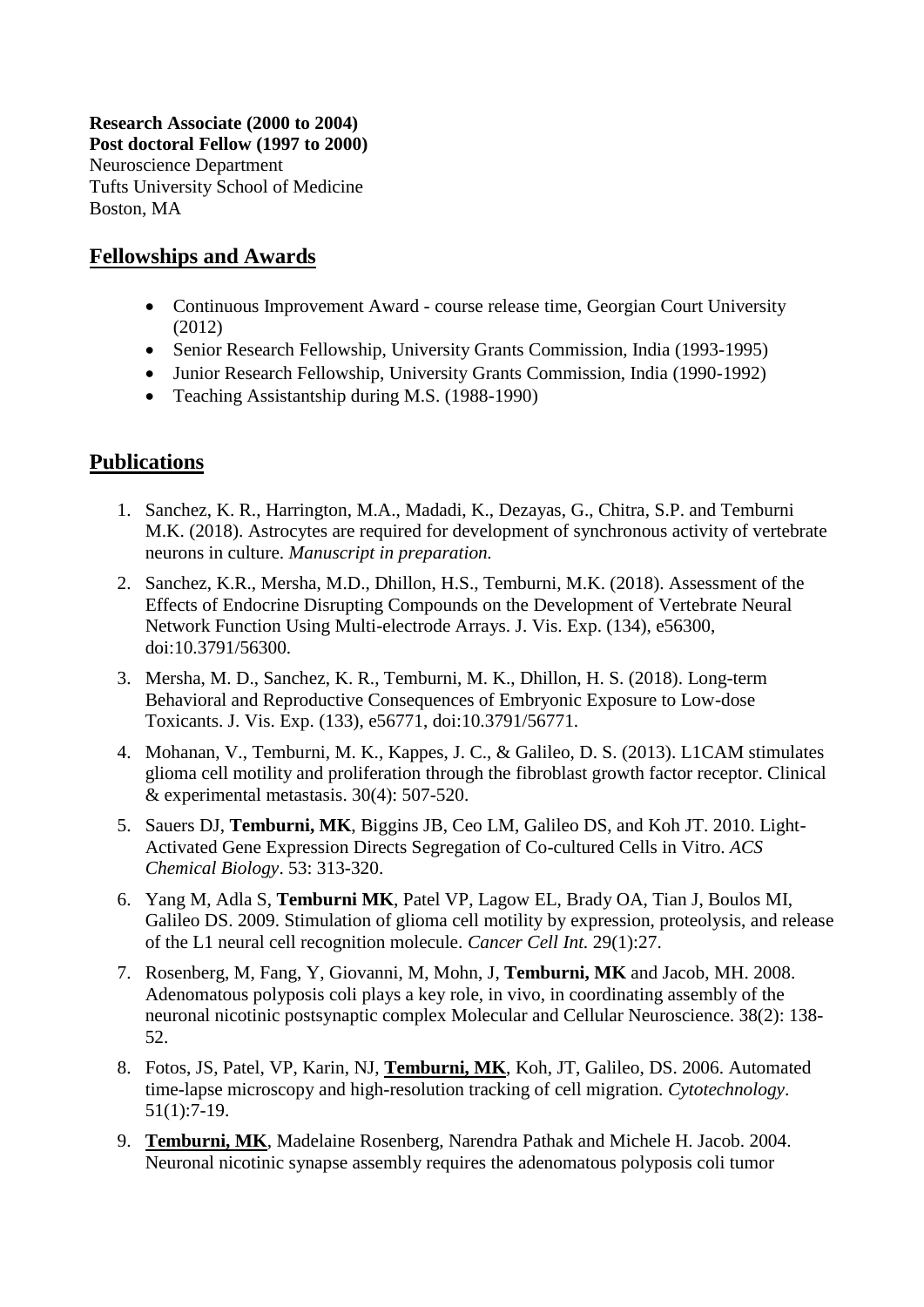suppressor protein. *Journal of Neuroscience.* 24(30):6776-84. (*Selected by Faculty of 1000 as a recommended paper*).

- 10. **Temburni, MK** and Michele H Jacob. 2001. New functions for glia in the brain. *Proceedings of the National Academy of Sciences*. 98:3631-3632.
- 11. **Temburni, MK**, Blitzblau, R.C. and Jacob, M.H. 2000. Receptor targeting and heterogeneity at interneuronal nicotinic cholinergic synapses in vivo. *The Journal of Physiology.* 525(1):21-29.
- 12. Williams, Brian M., **Temburni, MK**, Levey MS, Bertrand S, Bertrand D and Jacob MH. 1999. The long cytoplasmic loop of the  $\alpha$ 3 subunit targets specific nAChR subtypes to synapses on neurons in vivo. *Annals of the New York Academy of Sciences*. 868:640-644.
- 13. Williams, BM, **Temburni, MK**, Levey MS, Bertrand S, Bertrand D and Jacob MH. 1998. The long internal loop of the  $\alpha$ 3 subunit targets nAChR subtypes to microdomains within individual synapses *in vivo. Nature Neuroscience.* 1(7): 557-562.
- 14. **T. Murali Krishna**, Begum Z, Swamy Ch.V.B. and Khar A. 1998. Molecular cloning and characterization of a tumor rejection antigen from rat histiocytoma, AK-5. *DNA and Cell Biology*. 17(7): 603-612.

## **Grants obtained since joining DSU**

#### **August 2018 to July 2021**

NSF IOS Neural Systems Cluster Title: Molecular Mechanisms of Astrocyte Neuron Interactions in the Development of Neuronal Synchrony Budget: \$753,000 for 3 years In collaboration with Dr. Rhonda Dzakpasu, Georgetown University My role: PI Status: Funded and current

#### **September 2015-August 2020**

NIH R25 Research Education Project Title: A Neuroscience-Focused Undergraduate Research Program at an HBCU" Budget: \$536,030 for 5 years Date Submitted: April 2, 2015 My role: Co-PI (Melissa Harrington, PI) **Status: Funded**

**June 2015 to December 2018** NSF- HBCU-UP RIA Research Initiation Award Title: Role of Astrocytes in the Development of Synchronized Bursting Behavior in Neuronal **Networks** Budget: \$ 200,000 My role: PI **Status: funded**

**April 2013 to March 2015** COBRE Pilot Proposal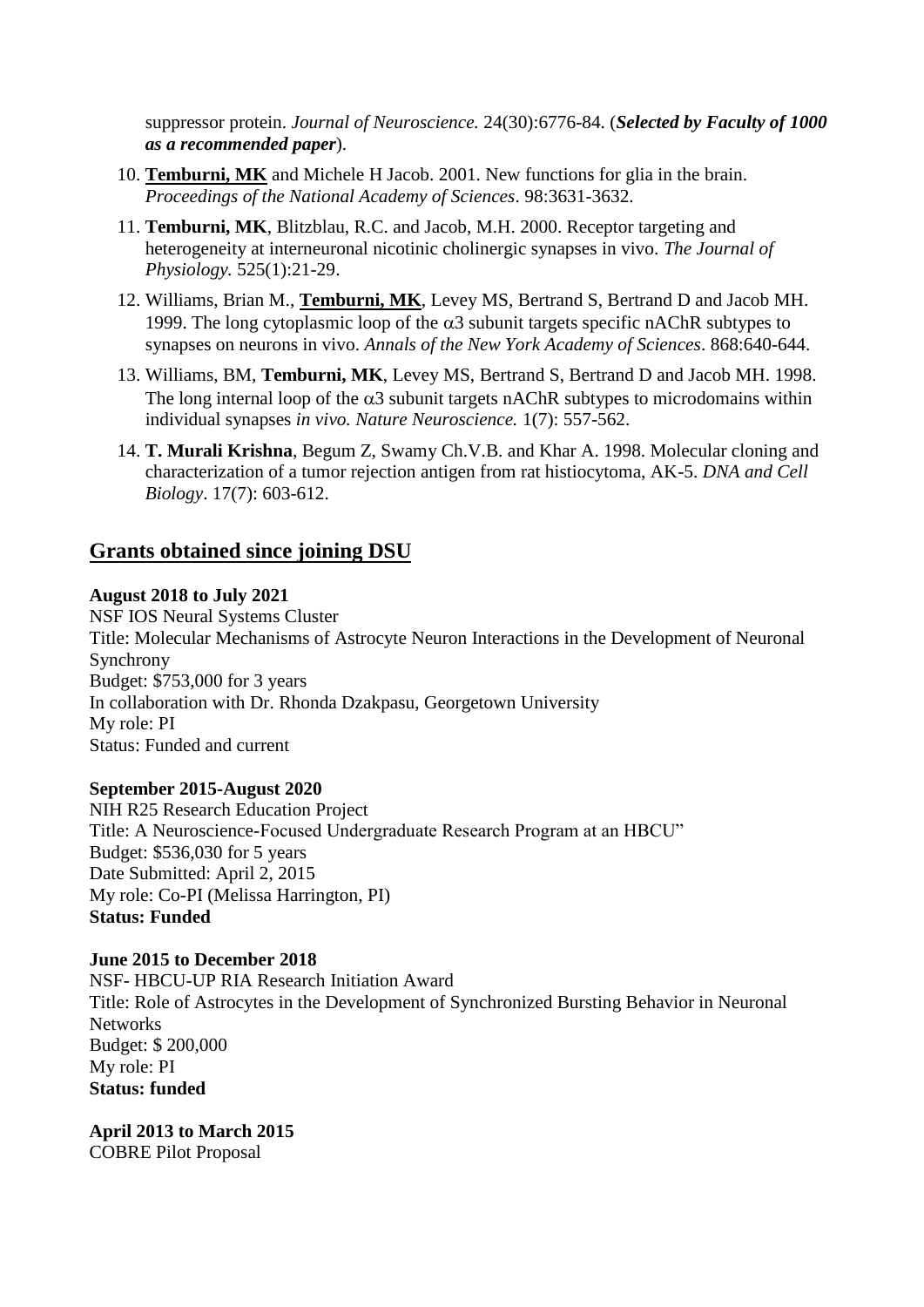Title: The role of glia in the development of synchronized bursting behavior in neuronal networks in culture. Budget: 50,000/year for two years My role: PI **Status: funded**

#### **February 2013 to July 2013**

Proposal submitted to the CIBER-EPSCoR seed grant in collaboration with Dr. Harb Dhillon Title: Long-term biological consequences of embryonic exposure to Bisphenol-A (BPA) and Bisphenol-S (BPS) Budget: \$30,000 My role: PI **Status: funded**

NSF HBCU-UP SMILE Award \$4000 + full year of stipend support for one undergraduate student The role of glia in the development of synchronized bursting behavior in neuronal networks in culture Budget: \$4000 + full year of stipend support for one undergraduate student My Role: PI

**Status: funded**

## **Grants obtained at Georgian Court University**

**April 2009:** GCU Summer Research Grant.

**December 2010:** Merck Undergraduate Science Endeavors (MUSE) summer research grant to train one undergraduate student awarded by the Independent College Fund of New Jersey (ICFNJ).

**September 2011:** MUSE grant renewed.

| Graduate Undergraduate and High School Students Trained: |                                                                  |                                                   |                                                   |  |
|----------------------------------------------------------|------------------------------------------------------------------|---------------------------------------------------|---------------------------------------------------|--|
| Name of Student                                          | <b>Current Position</b>                                          | <b>Undergrad Institution</b>                      | Accomplishments                                   |  |
| Karla Sanchez                                            | <b>Graduate Student</b>                                          | University of<br>Maryland Eastern<br><b>Shore</b> | Invited to Gordon<br>Research Conference,<br>2015 |  |
| Krittika Madadi                                          | MD student (St. Georges)<br>University, Grenada, West<br>Indies) | University of<br>Delaware                         | 1st Prize poster<br>presentation, ABRCMS<br>2014  |  |
| <b>Kasey Cosden</b>                                      | Undergraduate researcher,<br>Temburni lab                        | Delaware State<br>University                      | <b>MARC</b> scholar                               |  |
| Nkoli Agbazue                                            | Undergraduate researcher,<br>Temburni lab                        | Delaware State<br>University                      | <b>SMILE</b> researcher                           |  |
| Famatta Perry                                            | Undergraduate researcher,<br>Temburni lab                        | Delaware State<br>University                      | <b>SMILE</b><br>researcher, CIBER<br>Scholar      |  |
| Mercedes<br>Howard                                       | Undergraduate researcher,<br>Temburni lab                        | Delaware State<br>University                      |                                                   |  |

## **Graduate Undergraduate and High School Students Trained:**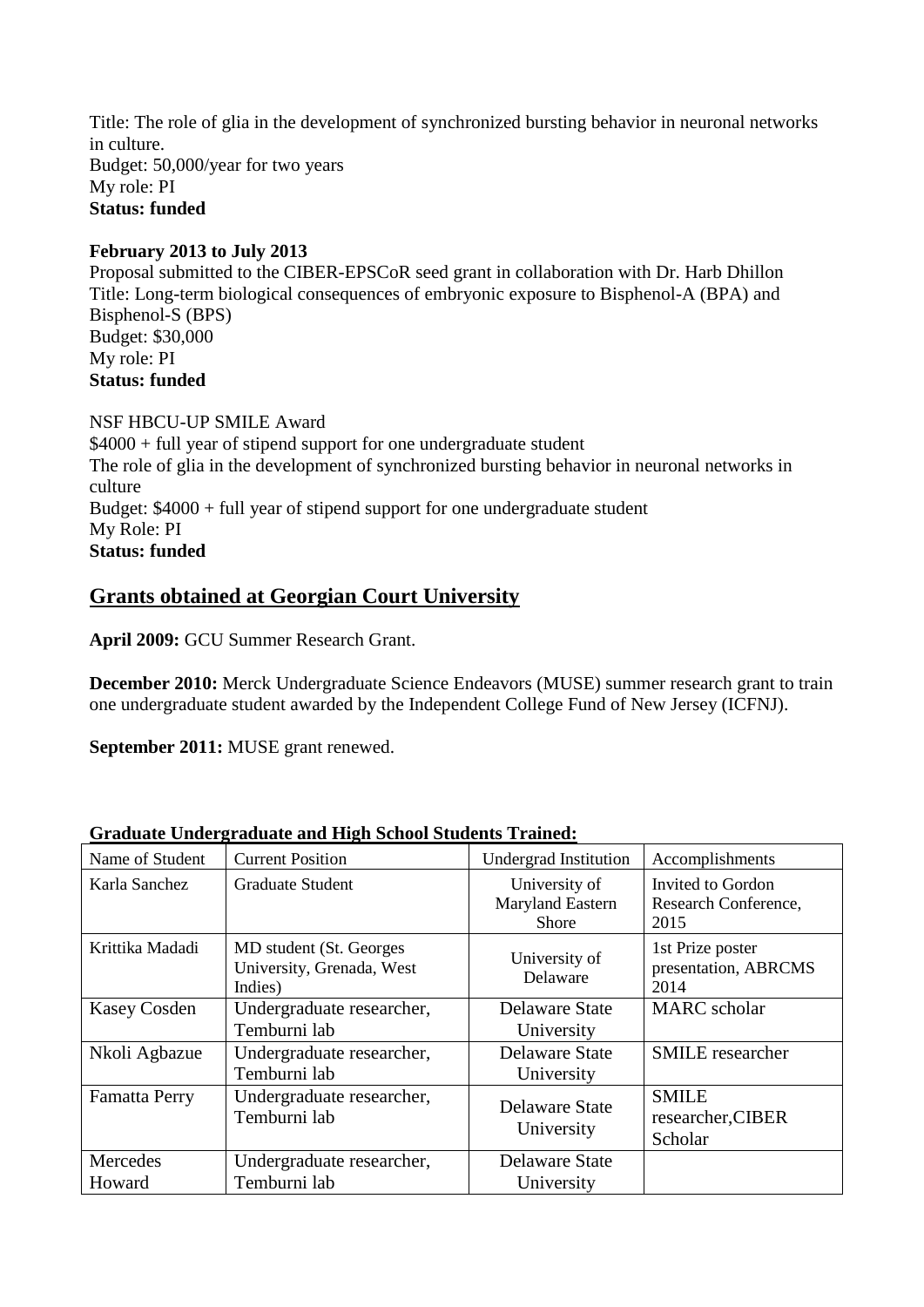| Geraldine<br>DeZayas | Undergraduate researcher,<br>Temburni lab                       | Delaware State<br>University        |                                                               |
|----------------------|-----------------------------------------------------------------|-------------------------------------|---------------------------------------------------------------|
| Kyrhee Powell        | <b>High School Student</b><br>researcher, Smyrna High<br>School | <b>Delaware State</b><br>University | Poster presentation,<br><b>DSU</b> Undergraduate<br>Symposium |
| Destiny King         | <b>High School Student</b><br>researcher, ECHS, DSU             |                                     | Supported by NSF-RIA                                          |
| Gihane Rachid        | <b>High School Student</b><br>researcher, ECHS, DSU             |                                     | Supported by NSF-RIA                                          |

## **Summary of Current Research**

The chicken embryo is an excellent model system for training undergraduate researchers as it is amenable to experimental manipulation *in ovo,* very inexpensive, and we can address fundamental questions regarding early neuronal development and synapse formation. My research highlights using this model system include identification of novel organizer molecules that function in neurotransmitter receptor targeting (publication cited by *Faculty of 1000* as recommended reading) and demonstration for the first time that the alpha3 subunit is required for targeting nicotinic acetylcholine receptors (nAChRs) to synaptic sites

[\(http://www.f1000biology.com/article/15282282/evaluation\)](http://www.f1000biology.com/article/15282282/evaluation).

#### **Synchronous activity in neuronal networks: role of astrocytes**

Synchronous oscillatory activity is thought to play a fundamental role in the establishment of functional networks in the developing nervous system, yet the mechanisms underlying the emergence of synchronized patterns of activity in the developing brain are not fully understood. Recent evidence shows that glia, particularly astrocytes, guide synapse formation and take part in synaptic transmission. Astrocytes communicate among themselves via  $Ca^{++}$  waves and astrocytic gap junctions, and with neurons by releasing gliotransmitters such as glutamate, ATP and D-serine. Astrocytes are also known to modulate synchronous activity in neuronal networks *in vivo*, but their role in the emergence of these synchronous oscillations is unknown. Unraveling the role of astrocytes in the development of synchronous activity is essential for understanding the formation of functional neuronal networks and for developing meaningful models of network function.

We are investigating the role of astrocyte  $Ca^{++}$  signaling and gliotransmission in guiding and supporting the development of recurrent networks and population bursting in cultures of embryonic neurons. Synchronous activity is recorded on MED64 multi-electrode arrays in the presence and absence of astrocytes.

We are **targeting three GPCR pathways within astrocytes** that have been demonstrated to be crucial for communication with neurons: a) Metabotropic gluamate receptor (mGluR), b) Purinergic receptor (P2Y1) receptor and c) GABA<sub>B</sub> receptor. The common feature in these three pathways is a rise in intracellular  $Ca^{++}$ release via coupling to G-proteins. In order to specifically disrupt these pathways in cultured astrocytes we will use a **dominant negative** approach - by over-expressing peptides or truncated subunits to disrupt interactions with the downstream proteins.

#### **Role of APCand its binding partners in axon outgrowth and Synapse formation**

My proposed research project is a continuation of my current research which is focused on addressing the roles of microtubule binding proteins in synapse formation and axonal path finding in vertebrates using the developing chicken brain as a model system. Specifically, this project is aimed at understanding the role of the adenomatous polyposis coli (APC) protein and its binding partners in axon outgrowth and synaptogenesis. My strategies include modulating protein function by over-expression, RNA interference, and dominant negative peptides using retroviral and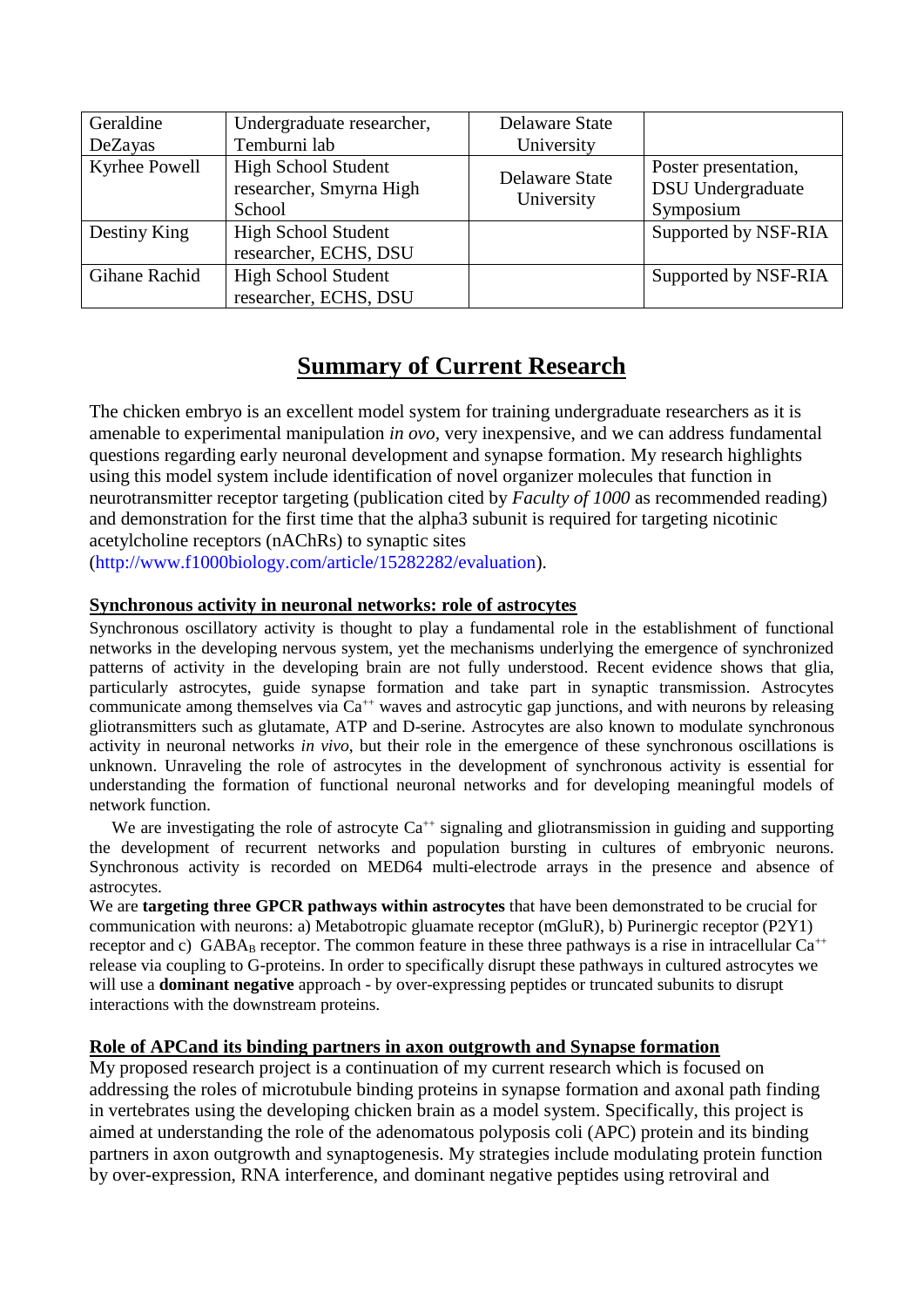lentiviral vectors and analyzing the effects by immuno-fluorescence and live imaging by Time-Lapse video microscopy. I will be collaborating with Dr. Michele Jacob at Tufts University Medical School and Dr. Deni Galileo at the Universiy of Delaware on this project.

#### **APC:EB1 interactions**

**Axon outgrowth:** APC captures microtubules at the cell periphery by binding to the EB1 protein on microtubule plus ends. I had earlier demonstrated that this interaction is necessary for insertion of nAChRs into the post-synaptic density in chicken ciliary ganglion (CG) neurons. Recently, both APC and a number of its binding partners including EB1 have been shown to localize to the axonal growth cone. This project will explore the possibility that APC-EB1 interactions are necessary for axonal outgrowth by expressing dominant negative peptides that interfere with APC-EB1 binding in CG neurons.

**Pre-synaptic assembly:** APC and EB1 are also expressed in the pre-synaptic terminals of mature synapses which suggests their role in pre-synaptic assembly. I propose to test this hypothesis by expression of dominant negative APC:EB1 construct in CG neurons and assaying synapse formation in co-cultures of CG neurons and ciliary muscle tissue or in differentially labeled CG neuron cultures.

#### **APC: IQGAP interactions**

The IQ domain containing GTPase IQGAP is known to localize to the axonal growth cone and regulates actin dynamics. It interacts with APC in epithelial cells and we recently showed that APC recruits IQGAP to the postsynaptic density in CG neurons. IQGAP is also localized to the xonal growth cone. This project aims to disrupt APC: IQGAP interactions and analyze its effects on axon outgrowth.

#### **APC: PSD93 interactions**

The PSD93 (Post Synaptic Density) protein is a member of the synapse associated MAGUK family of proteins is expressed in CG neurons. We showed that it interacts with APC in CG neurons but this interaction is not essential for assembling the post-synaptic density. PSD93 is expressed in the initial axonal segment and APC is necessary for neurite specification into the axon. This projects tests the novel idea that APC:PSD93 interactions are necessary for axon specification by expressing dominant negative constructs in CG neurons in culture. Preliminary results from my lab suggest that this interaction is needed for axon specification.

## **CAM and FGFR interactions in neuronal development**

This project is a collaboration with Dr. Deni Galileo at the University of Delaware. We are testing the hypothesis that direct interactions between neuronal cell adhesion molecules like L1 and the fibroblast growth factor receptor are responsible for various aspects of neuronal development like proliferation, migration and axon outgrowth. We are using the developing chick optic tectum and the peripheral CG and DRG (dorsal root ganglia) as *in vivo* model systems as well as *in vitro* explant and neuronal cultures along with Time-Lapse imaging and analysis.

## **Teaching Experience**

**Delaware State University (2012 to present):** As an Assistant Professor in the Biology Department, I am teaching the following courses: